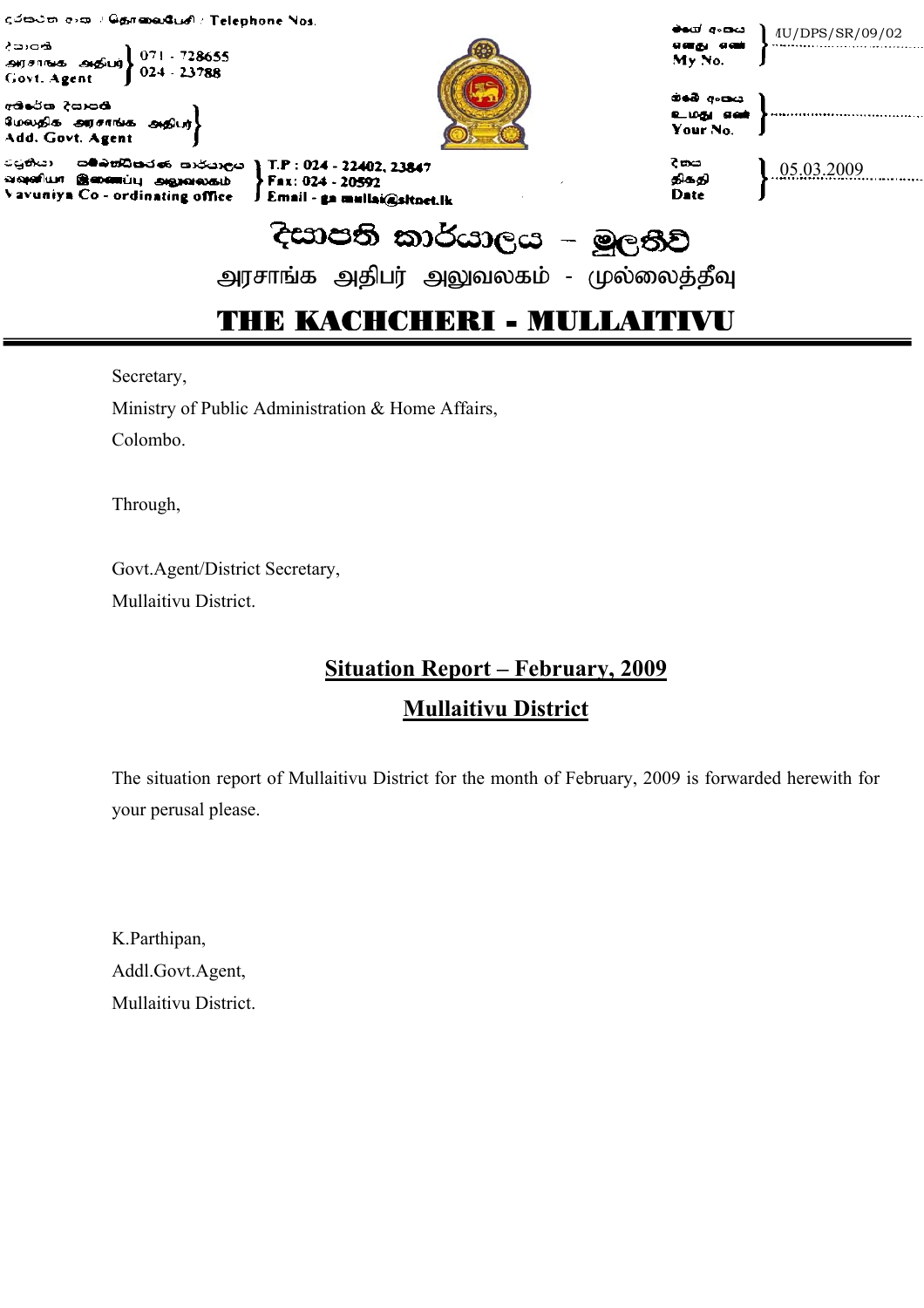# SITUATION REPORT as at 28.02.2009 Mullaitivu District

#### Preamble

**Mullaitivu is the most affected District by the recent disasters. The District consists of five AGA Divisions. The Main sources of income of the people are Agriculture and Fishing.** 

**Almost the entire people from all AGA Divisions of the District are displaced. The IDPs of Mullaitivu and Kilinochchi and parts of Vavuniya, Mannar and Jaffna Districts are now staying in Mullaitivu District.** 

**Most of them are staying in the Safer Zone proclaimed by the Government. They are staying the villages of Palayamaththalan, Puthumaththalan, Ampalavanpokkanai, Valangermadam, Mulliwaikal West and Mulliwaikal East coming under the Maritimepattu AGA division. Some are staying in Iranaipalai & Anandapuram villages coming under the Puthukkudiyiruppu AGA Division.** 

**The population of Mullaitivu District at present is about 81,000 families, consisting of about 330,000 persons. This population is now living in the above mentioned villages amidst untold difficulties.** 

**The authorities responsible are unable to provide the much needed pure drinking water and sanitation facilities due to lack of resources.** 

**The safer zone is extremely congested and most of the people are living under plastic tarpaulin sheets along the eastern coast and around the lagoon.** 

**The required food items for the issue of Dry Ration under WFP have not been transported to the district. Only a few MT of food items were brought by ships and were issued to the IDPs. There is a severe shortage for food in the area. People are unable to purchase the food in the market. Prices of the food items have increased and vegetables and fruits are not available at all in the area.** 

**Amidst severe hardship, fear and risk of life, the government employees loyally render their services to the best of their ability.**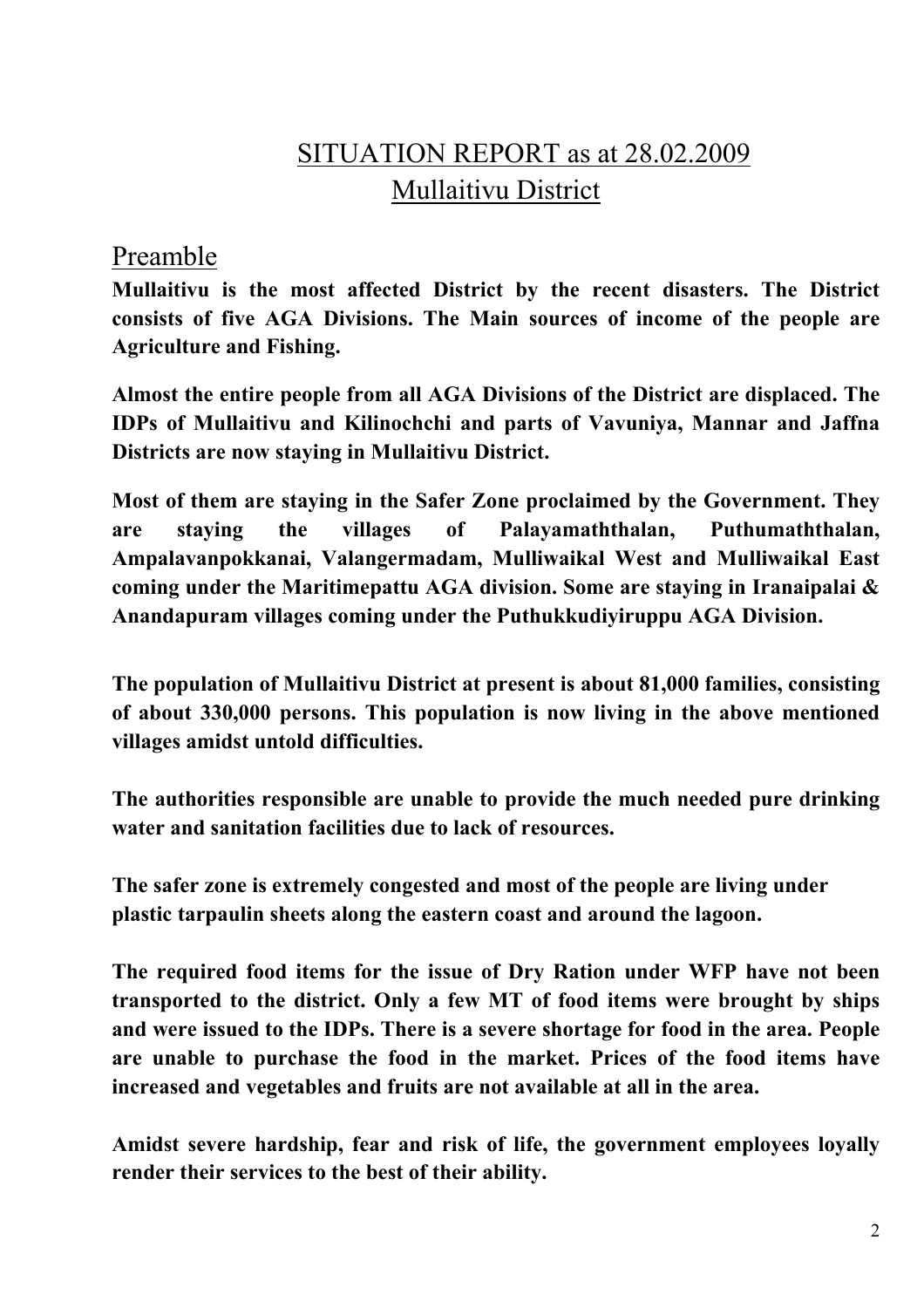### *01.Population*

**People of Mullaitivu and Kilinochchi Districts and part of Vavuniya, Jaffna and Mannar Districts are displaced and are staying in the shrunken Mullaitivu District. About 81,000 families consisting of 330,000 persons are presently staying in the Safer Zone proclaimed by the Government, which consists of the Villages of Palayamaththalan, Puthumaththalan, Ampalavanpokkanai, Valaingermadam, Mulliwaikal West and Mulliwaikal East coming under the Maritimepattu AGA Division. Some people are staying in the villages of Irranaippalai and Ananthapuram coming under the Puthukkudiyiruppu AGA Division.** 

#### *02.Issue of Dry Ration*

**Food items for the issue of Dry Ration are being transported by Ships and offloaded at Puthumaththalan.** 

**Requirement of the essential food items for the issue of Dry Ration under WFP for the month of February, 2009 is as follows.** 

| S.No | Items              | <b>Quantity required</b> |
|------|--------------------|--------------------------|
|      |                    | for the Month (MT)       |
| 01.  | <b>Rice</b>        | 1980                     |
| 02.  | <b>Wheat Flour</b> | 1980                     |
| 03.  | Dhal               | 594                      |
| 04.  | Sugar              | 198                      |
| 05.  | Oil                | 198                      |
|      | Total              |                          |

Note: - *The required quantity is calculated based on the quantity approved by the WFP.* 

**As the required quantity of food has not been received, dry ration was issued only for a few IDPs, nearly about 30,000 members. Others could not get food from any other sources and they are hungry.** 

**The innocent people including children and women are in a pathetic condition and very soon they will die due to starvation. The Regional Director of Health Services, Mullaitivu has informed us that 13 people have already died due to starvation.**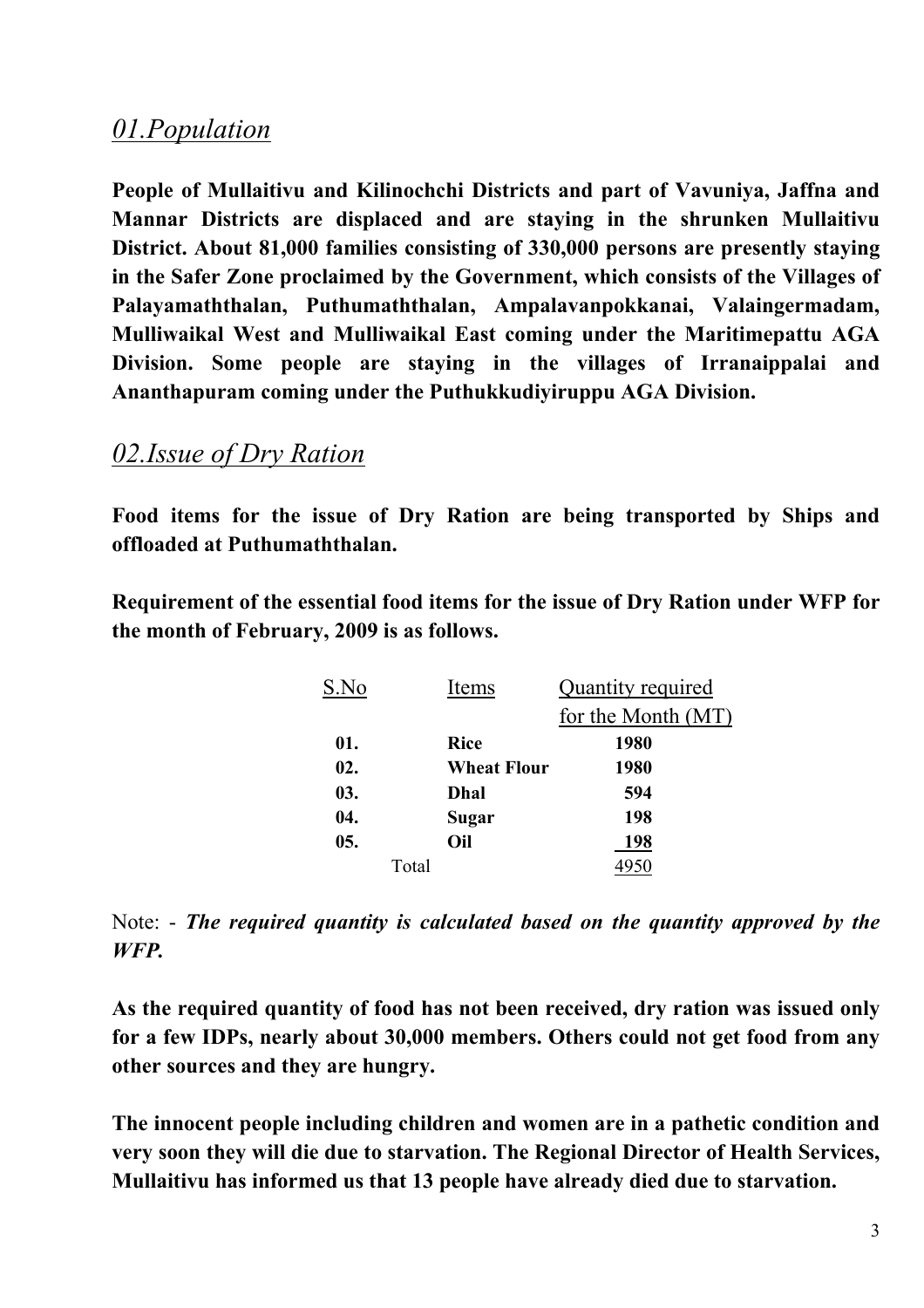### **The details of the Essential food and Supplementary food items received by the ships in February, 2009 are as follows:**

| S.No | Date       | Name of the<br>Ships | Items                | Quantity received<br>(MT) |
|------|------------|----------------------|----------------------|---------------------------|
| 01   | 16.02.2009 | Singabahu -02        | <b>Wheat Flour</b>   | 19.9                      |
|      |            |                      | <b>Dhal</b>          | 5.8                       |
|      |            |                      | <b>Sugar</b>         | 4.1                       |
| 02   | 19.02.2009 | <b>Green Ocean</b>   | <b>Wheat Flour</b>   | 10                        |
| 03   | 21.02.2009 | Seruvela - 02        | <b>Sugar</b>         | $\overline{\mathbf{3}}$   |
|      |            |                      | <b>Wheat Flour</b>   | $\overline{\mathbf{4}}$   |
|      |            |                      | Samaposha            | 0.5                       |
|      |            |                      | Soya                 | 0.3                       |
|      |            |                      | Kadalai              | 0.684                     |
|      |            |                      | Tea                  | 0.646                     |
|      |            |                      | Dry Fish             | 1.03                      |
|      |            |                      | <b>Chilli Powder</b> | 0.521                     |
|      |            |                      | Coconut oil          | 10.181                    |
|      |            |                      | <b>Milk powder</b>   | 7317 Box                  |
|      |            |                      | (Anchor)             |                           |
|      |            |                      | <b>Milk powder</b>   | 3240 Box                  |
|      |            |                      | $(Another 1+)$       |                           |
|      |            |                      | Ceralac              | 1475 Box                  |
|      |            |                      | Green gram           | $\mathbf{1}$              |
| 04   | 24.02.2009 | <b>Green Ocean</b>   | <b>Wheat Flour</b>   | 8                         |
|      |            |                      | <b>Sugar</b>         | $\mathbf{1}$              |
|      |            |                      | <b>Dhal</b>          | $\mathbf{1}$              |
| 05   | 26.02.2009 | Singabagu-02         | <b>Wheat Flour</b>   | 30                        |
|      |            |                      | <b>Sugar</b>         | $\overline{2}$            |
|      |            |                      | <b>Dhal</b>          | 6                         |
|      |            |                      | <b>Vegetable Oil</b> | 1.910                     |
| 06   | 28.02.2009 | <b>Green Ocean</b>   | <b>Wheat Flour</b>   | 10                        |
|      |            |                      | Dhal                 | 5                         |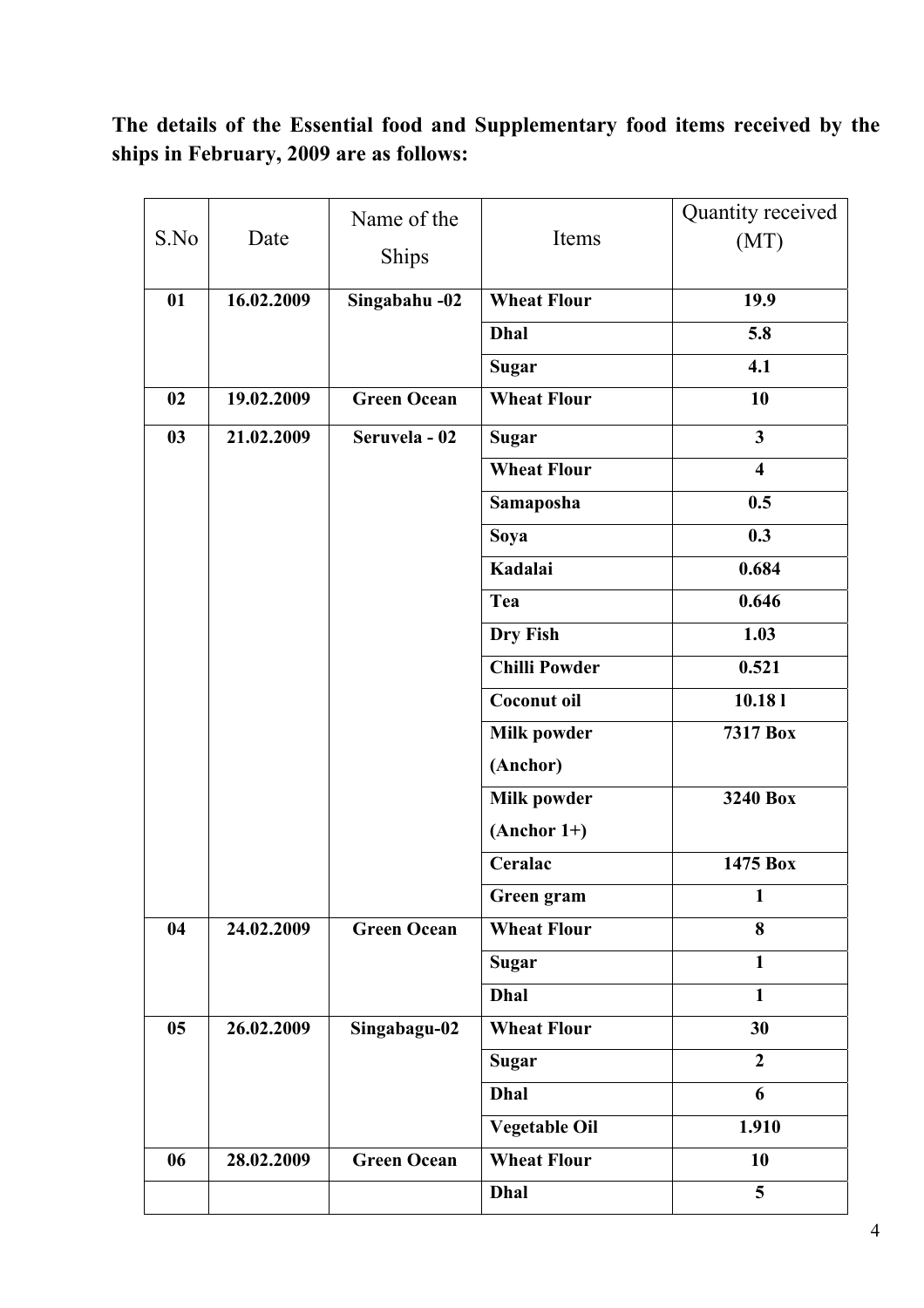|--|--|--|--|--|

### *03.Health*

- $\triangleright$  The Divisional Hospital, Puthukkudiyiruppu had been shifted to Puthumaththalan GTMS since 05.02.2009 due to the intensive battles in the Puthukkudiyiruppu area and is functioning amidst great difficulties such as shortage of medical staff, medicines and infrastructural facilities.
- $\triangleright$  This is the only Hospital functioning with temporary wards, labour room and theater facilities and there are five centers providing OPD care services and mother and child health clinic services.

The Puthumaththalan Hospital treats an average of about  $75 - 150$  casualties, 20 – 30 children, 30 – 50 pregnant mothers and more than 400 in ward patients daily.

- $\triangleright$  The war causalities and those who are seriously ill are transported to Trincomalee by ships with the help of the ICRC.
- ¾ Details of patients transported from DH, Puthukkudiyiruppu (Puthumaththalan) to Trincomalee Hospital by ships are as follows.

| S.No | Date       | <b>Name of the Ship</b> | <b>No. of Patients transported</b> |
|------|------------|-------------------------|------------------------------------|
| 01.  | 10.02.2009 | Green Ocean             | 368                                |
| 02.  | 12.02.2009 | Green Ocean             | 424                                |
| 03.  | 16.02.2009 | Green Ocean             | 440                                |
| 04.  | 20.02.2009 | Green Ocean             | 398                                |
| 05.  | 24.02.2009 | Green Ocean             | 366                                |
| 06.  | 28.02.2009 | Green Ocean             | 252                                |

 $\triangleright$  According to the report of the RDHS, Mullaitivu there is a severe shortage of medicines, particularly the anesthetic drugs, surgical items, IV fluids (normal saline/Dextrose/Hartman), IV antibiotics ( C.Penicillen / Ampicillen / Cefotaxcme ), Oral antibiotics (Amoxycilei/Flagyl/Penicillci/Cotrim), Pardiatric syrups, Jeevani, ARV toxoid and Vaccines.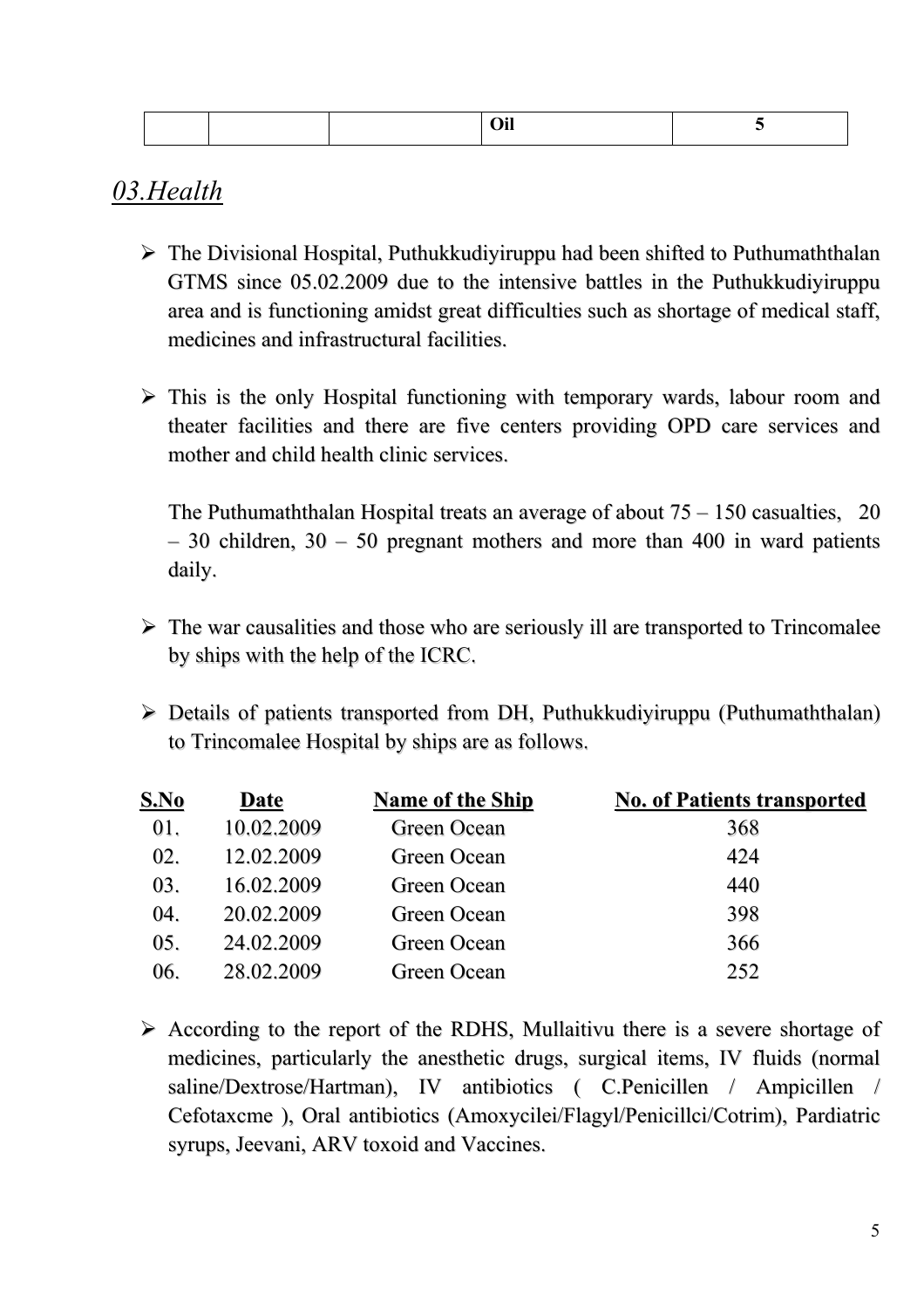### *04.Education*

**Schools are not functioning. Schools in the safer zone except Puthumaththalan GTMS are occupied by the IDPs.** 

## *05.Postal*

**Mails to and from the District have not been transported in the month. As the postal services are the only means of communication, the people and organizations in the district are very much affected.** 

## *06.Banks*

**The state banks such as the Bank of Ceylon and the People's Bank which were functioning at Puthukkudiyiruppu are not functioning now. The officers of the Government Departments and other State Institutions are finding it extremely difficult to get their salaries. People are unable to make their cash transactions and the day to day life of the general public of the District are also adversely affected due to the non functioning of the Banks.** 

# *07.Trading Activities*

**Transport of food and other items to Mullaitivu District by land route was not possible. Due to the shortage of food and Non food items, prices of these items have increase to manifold. There is a scarcity of the essential food items in the District.** 

## *08.Shelter*

**Permanent shelters in the villages mentioned above are much less compare to the original population here.** 

**Most of the IDPs are staying in the temporary tarpaulin sheets shelters and under the trees in these villages. As a lot of people stay in the small stitch of the costal belt, people have put up these tarpaulin shelters along the sea shore and around the lagoon. The area around the lagoon is not conducive for human habitation. Under the scorching sun its not easy to live under the tarpaulin sheets. As a result chickenpox, diarrhoea, viral fever, sore eyes, cough etc are widespreded and children, women, the elders and those sickly are vulnerable to the onslaught of these disease.**